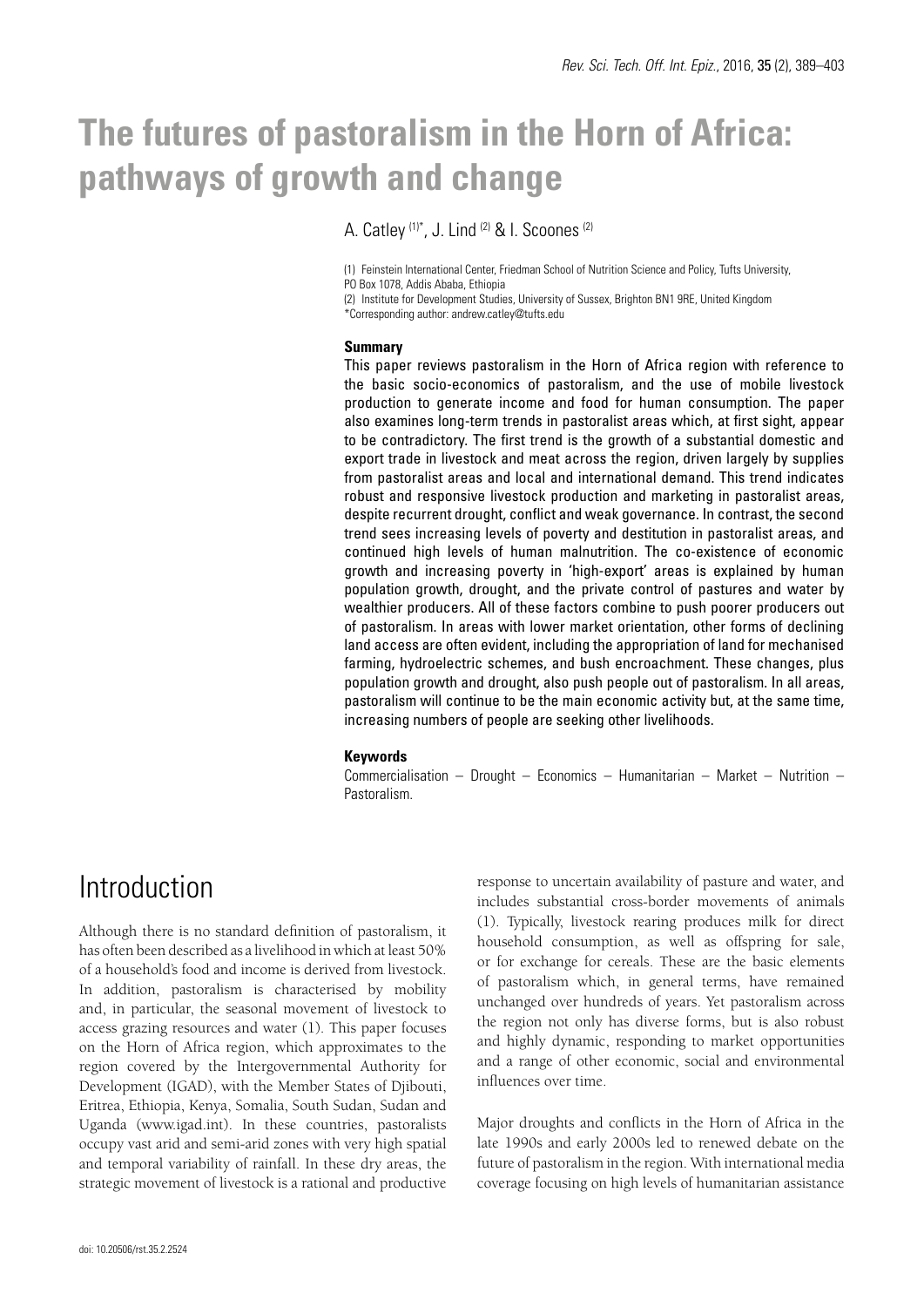and food insecurity, many professionals and policy-makers concluded that pastoralism was in crisis, and was a problem that needed to be solved. The proposed solutions centred on transforming pastoralists into more market-orientated livestock producers or into agriculturalists, and had much in common with the failed pastoral development policies and programmes in the region from the 1960s (2, 3). Much of the underlying thinking was that pastoralism was an unproductive and irrational livestock production system, averse to market engagement and resistant to change. However, these perceptions of pastoralism contrast with a substantial body of research from the 1970s onwards, which explained the ecological and economic rationale for mobile livestock production in Africa's drylands (4, 5), and described or predicted the commercialisation of these systems in areas such as Somalia (6, 7), the Borana plateau of southern Ethiopia (8), and Maasai areas of Kenya (9). Research conducted for IGAD in 2009 showed that, despite droughts, conflicts and human population growth, some pastoralist areas were continuing to supply high volumes of livestock to domestic and international markets through a mix of formal and informal channels (10). Economically, pastoralism was performing well in these areas, and livestock sourced from pastoralists dominated some domestic and export markets. Therefore, in contrast to the common perception at policy levels of pastoralism as an unproductive subsistence system, there were many examples of pastoral livestock production and marketing arrangements that outperformed agricultural and settled livestock producers (5).

However, these transitions of pastoralism towards more commercialised systems have not been uniform across the region, and many pastoralists have experienced substantial declines in their access to land and, in some cases, their share of important livestock markets. For example, in the huge central and eastern rangelands of Sudan, the appropriation of land for mechanised farming started in the 1860s and was still expanding in the late 2000s, with land deals for foreign investors (11, 12, 13). In Darfur, the export-driven commercialisation of sheep led not to widespread benefits for pastoralists, but opportunities for farmers, large-scale livestock traders and absentee herd owners, who started to produce sheep to supply the market (14). In Ethiopia, Afar pastoralists began losing access to vital dry-season grazing areas along the Awash River in the 1970s, due to land appropriation for mechanised farming and hydroelectric schemes (15).

Recent efforts to reduce drought-related humanitarian assistance in pastoralist areas of Ethiopia and Kenya include large-scale government safety-net programmes, involving regular transfers of cash (Kenya, Uganda) or food (Ethiopia) to vulnerable households, with international aid donors covering most of the costs. In Uganda's Karamoja region, a consortium of agencies has implemented labour-intensive

public works programmes since the early 2000s. This is in addition to regular cash transfers for approximately 15% of Karamoja households through the Ugandan government's Social Assistance Grants for Empowerment programme. In Kenya, the Hunger Safety Net Programme covers Mandera, Marsabit, Turkana and Wajir counties, and statistics on average household size (16) and programme coverage indicate that approximately 94% of the population are registered and at least 25% receive regular cash transfers. In Ethiopia, the Productive Safety Net Programme includes the pastoralist Afar and Somali Regions, and pastoralist areas of Oromia Region, and between 2008 and 2012 it aimed to cover more than 2.5 million people in these areas with regular food distributions (17).

These examples show that, across the region, there are very different pathways of pastoralism, associated with different futures. Pastoralism is performing well for some people in some areas. However, increasing numbers of people are also becoming impoverished or food insecure, as exemplified by the 2011 Horn of Africa crisis, which affected 13 million people in the region, largely in dryland areas. In mid-2015, severe drought was once again affecting the northern areas of Somali Region and the southern Afar Region of Ethiopia, with approximately two million people needing food aid in these areas (18). Moreover, pastoralist areas are still characterised by very high levels of child malnutrition, with global acute malnutrition (GAM) in children under five often exceeding 10%, and reaching levels as high as 20% (19). The World Health Organization (WHO) categorises a GAM of 10% or greater as an emergency. Pastoralist areas also have some of the worst healthcare indicators in the world. Health services are particularly weak for women and girls, and this partly explains why women and girls can have a higher mortality rate than men and boys. For example, in the Somali Region of Ethiopia, life expectancy is estimated at 56 years for men but only 53 years for women (20), and the government census reported 115 men for every 100 women in the region, compared to 95 men to 100 women in Ethiopia nationally. Approximately 23% of all deaths in the Somali Region were linked to childbirth, approximately four times the proportion of people dying from old age (20).

This paper explains the basic economics of pastoralism in the Horn of Africa, but also describes how long-term economic, environmental and demographic trends, as well as crises such as drought, determine how pastoralism and pastoralist areas change over time. The paper also presents a simple analytical framework for understanding how the futures of different pastoralist households will vary according to two critical factors, i.e. market access and access to natural resources.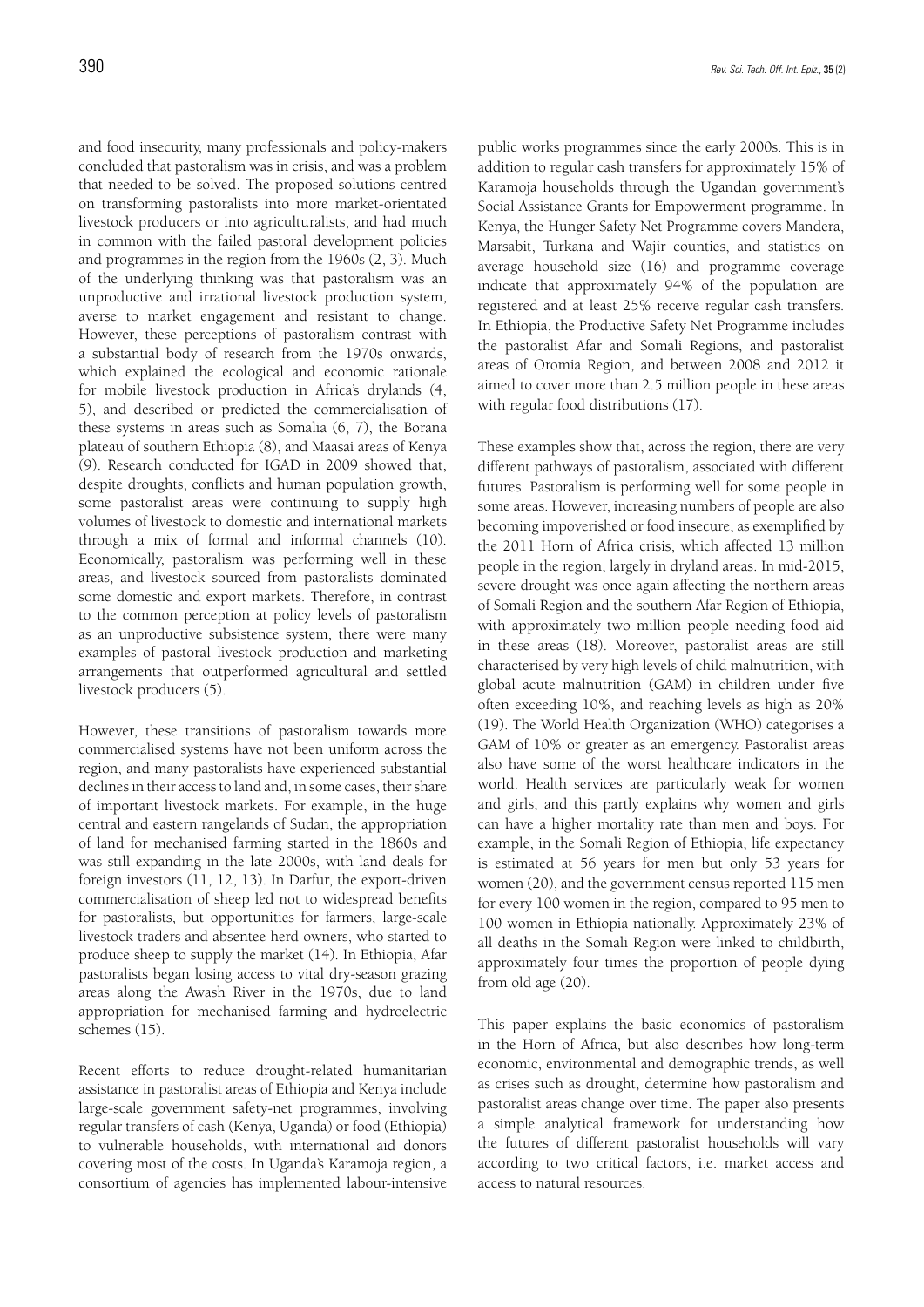# The basic economics of the pastoralist household

The basic economics of pastoralism combine the need to manage risk and to increase financial assets in a context of uncertain rainfall and therefore uncertain access to pasture and water for livestock. In addition, pastoralists consume foods that are sourced directly from their livestock, especially milk, or they obtain other important foods, such as cereals, through livestock sales. Therefore, pastoral livestock ownership and production is not only a matter of managing financial assets, but also of managing household food security. In arid and semi-arid areas, where rain-fed agriculture is not viable, livestock convert natural vegetation into milk and meat. The financial returns from livestock are high because livestock assets grow quickly, relative to other investments, such as cash savings. However, a critical aspect of the pastoral economy is that household-level behaviour depends on herd size (21). For poorer households with smaller herds, the objective is to maximise herd growth while maintaining household food security (22). These households tend to sell livestock only to meet basic domestic needs, whatever the market conditions. As the herd grows, household food requirements are easier to meet and surplus animals become more available for sale. Therefore, wealthier households with more animals contribute most to domestic, regional and export markets, as illustrated in Table I. An important but often misunderstood policy issue is that the economic strategy used by poor pastoral households, of maximising herd growth and limiting sales, is economically rational.

However, herd growth is affected by multiple shocks and stresses in non-equilibrium environments. Pastoralists must manage their herds in the face of frequent animal losses due to drought and, to a lesser extent, disease. Drought-related losses can be substantial and, for example, were reported at 37% in Borana herds in Ethiopia over a 17-year period between 1980 and 1997 (23). More recent research in Ethiopia estimated losses of up to 43% in a drought year, with starvation accounting for most of the excess mortality, compared to a normal year (24). This scale of loss has immediate and serious impacts on pastoralist households during drought, primarily by limiting the capacity of pastoralists to sell livestock and buy cereals for household consumption. The problem is compounded because traders and markets may be physically inaccessible and, as the drought progresses, the value of livestock falls and the price of cereals increases, meaning less favourable terms of trade for pastoralists. Drought-related livestock mortality also has major impacts on herd growth in the long term, because it takes many years to rebuild herds back to pre-drought levels. During this rebuilding phase, further droughts or other crises can also occur. Various strategies are used by pastoralists to manage drought and disease risks, as summarised in Table II.

Herd growth is central to pastoralists' own definitions of wealth and poverty, as herds represent economic assets, sources of food and buffers against drought and other shocks and stresses (22). Examples from different pastoralist areas of Ethiopia are shown in Table III. A household needs a minimum number and type of livestock before it can maintain a livelihood based on pastoralism, and in most settings 'wealth' is highly correlated with herd size (28, 29). A 'minimum herd size' varies according to location, ecology, social organisation and various other factors, such as non-livestock sources of income. As discussed below, an increasing number of households are unable to acquire this minimum herd, and fall into 'very poor' or 'poor' wealth groups. Furthermore, these types of household do not face a linear path of herd growth but, instead, fall into a 'poverty trap', from which substantial increases in livestock assets are needed to reach a more secure economic status (27). As described below, trends such as livestock commercialisation and the private control of rangelands and water further limit the ability of poorer households to achieve substantial herd growth.

### **Table I**

**Annual pastoral household income from livestock sales in selected areas of Kenya, Ethiopia and Sudan** (10)

Income data compiled from household economy data from 2004 and 2008. The annual household income from livestock sales is expressed in US\$ by using the exchange rate from when the study was undertaken for the three countries, i.e. 2004 or 2008. Livestock equivalents sold by each wealth group are expressed only as sheep or goats for the purposes of comparison (for conversion purposes, 10–11 sheep or goats = 1 tropical livestock unit [TLU]). Price information was obtained from data for Darfur and North-East Kenya, and from exporters and local traders for Borana, as explained in the source document in 2009 (10). The exchange rate at the time was US \$1 = 74 Kenyan shillings (Kenya) = 11 birr (Ethiopia)

| Area                  | Income (US\$) by pastoral wealth group (equivalent sheep or goats) |                    |                              |                                 |  |  |
|-----------------------|--------------------------------------------------------------------|--------------------|------------------------------|---------------------------------|--|--|
|                       | Very poor (minimal herds)                                          | Poor (small herds) | Middle wealth (medium herds) | <b>Better off (large herds)</b> |  |  |
| Mandera, Kenya        | \$105(3.5)                                                         | \$229(7.5)         | \$702(24)                    | \$1,787(60)                     |  |  |
| Wajir, Kenya          | \$42(1.5)                                                          | \$169(5.5)         | \$677(22)                    | \$1,105(37)                     |  |  |
| Borana, Ethiopia      | \$114(5)                                                           | \$202(8.5)         | \$714(31)                    | \$2,100(92)                     |  |  |
| Borana-Guji, Ethiopia | \$132(5.5)                                                         | \$231(10)          | \$768(34)                    | \$1,500(66)                     |  |  |
| North Darfur, Sudan   |                                                                    | \$115(4)           | \$615(21)                    |                                 |  |  |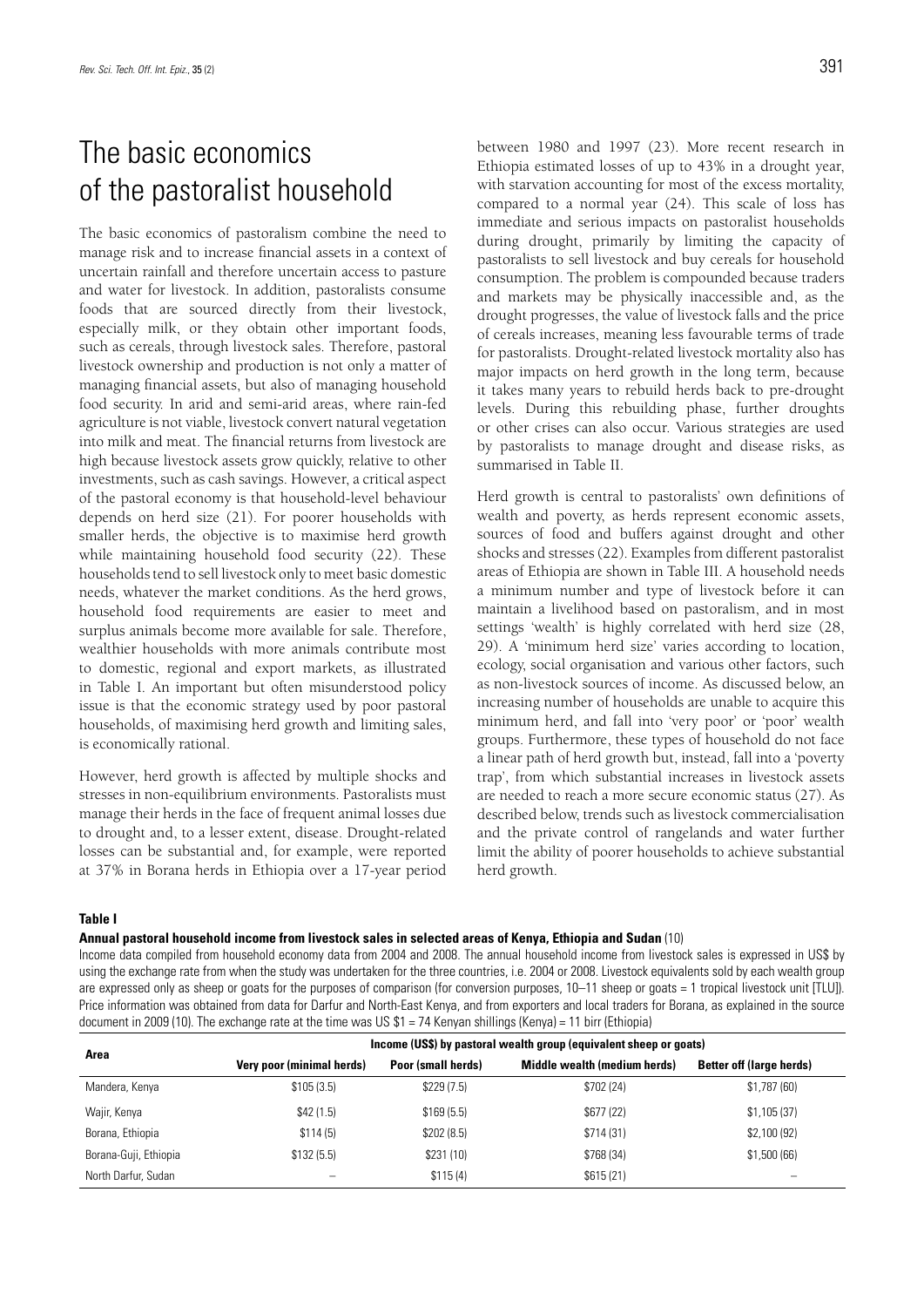**Table II**

**Strategies of pastoralists for managing drought and disease risks**

| <b>Risk management strategy</b>  | <b>Description</b>                                                                                                                                                                                                                                                                                                                                                                                                                          |
|----------------------------------|---------------------------------------------------------------------------------------------------------------------------------------------------------------------------------------------------------------------------------------------------------------------------------------------------------------------------------------------------------------------------------------------------------------------------------------------|
| Mobility                         | During drought, mobility enables pastoralists to access more distant grazing and water resources; migration during drought years<br>tends to be more extensive than in normal years (25). Mobility also enables avoidance of disease-affected areas. During the<br>drought in Ethiopia, Borana herders hired trucks to move selected cattle to distant grazing areas (26)                                                                   |
| Herds of mixed livestock species | In many areas pastoralists keep different species of livestock with varying susceptibility to drought and disease. Camels and goats<br>are more drought tolerant than cattle and sheep, and some important livestock diseases are species-specific. Though there are<br>specialist producers of certain species in some areas, even these specialists tend to rear mixed-species herds                                                      |
| Herd splitting                   | Herd splitting allows pastoralists to maximise the benefits of mobility and the ownership of different livestock species. For<br>example, camels are herded in more remote areas with less water than cattle, which need more water                                                                                                                                                                                                         |
| Herd growth                      | Possessing large herds is widely regarded as a form of insurance against losses due to drought (27). Although absolute losses are<br>higher in larger herds, proportional losses are higher in smaller herds, as is the risk of substantial herd depletion                                                                                                                                                                                  |
| Livestock feed supplementation   | Pastoralists make increasing use of shrub/tree fodder during drought (25), and buy feed from farmers or private fodder producers.<br>Adult breeding stock are often prioritised to receive feed as these animals are needed for rebuilding herds after drought. In<br>Ethiopia, the distribution of cereals by safety-net programmes, intended for human consumption, has provided pastoralists with a<br>free source of feed for livestock |
| Livestock slaughter              | Pastoralists may selectively slaughter specific types of livestock at the onset of drought to support the survival of other livestock.<br>For example, calves may be slaughtered to reduce production stress on their dams                                                                                                                                                                                                                  |
| Local safety nets                | In addition, many pastoralist societies have traditional social support systems which assist poor or destitute households after a<br>crisis, and aim to help these households rebuild their herds                                                                                                                                                                                                                                           |
| Changing herd composition        | Pastoralists may change the species composition of their herds after drought or famine (14), or in response to long-term changes in<br>land access or climate                                                                                                                                                                                                                                                                               |

A further level of complexity relates to climate trends, with analysis of rainfall data indicating no long-term trend of diminishing rainfall in eastern Sudan (32) or cross-border areas of Kenya, Ethiopia and Somalia (33), and general uncertainty over future rainfall patterns generated by climate models (34). However, at local and policy levels, there are many reports of increasing severity or frequency of drought in pastoralist areas. These reports, however, might be explained by the increasing impacts of drought, due to the rising number of vulnerable people in pastoralist areas who are exposed to them, rather than long-term trends in rainfall.

### Livestock and human nutrition

As indicated above, achieving household food security is an integral part of managing livestock in pastoralist areas because, in comparison to farming communities, pastoralists consume large quantities of animal-sourced foods. In particular, milk is an important part of the diet for pastoralists across the region, and there is a clear association between milk supply and consumption, and nutritional status. For example, milk accounted for 75% of the daily energy needs amongst Rendille pastoralists in northern Kenya (35), 66% of energy needs of Arial pastoralists (36), and 62% of energy needs for Turkana pastoralists (37). Milk was also the main source of protein for these communities, providing up to 100% of daily protein requirements. High levels of basic nutrient intake from milk were also reported among Somali (6) and Borana (38) pastoralists. Milk is consumed in various forms. It can be drunk fresh, left to ferment, or processed into yoghurt, ghee, cheese or forms of dried milk. Milk is an especially important food for young children, and is often used to supplement breast milk from an early age. Within the household, milk for children is prioritised (19).

Cereals are also an important part of the diet of pastoralists and, in general, are acquired through the sale of livestock. Therefore, the capacity of a household to buy cereals depends on the size of its herd and the species composition, as well as the price of livestock relative to the price of cereals. In normal years, these livestock–cereal exchanges can be very favourable for pastoralists in terms of food energy conversion, with up to 15 times more energy consumed from cereals than from a single animal (39). The combination of high milk consumption and high livestock– cereal energy conversion explains why, in northern Kenya,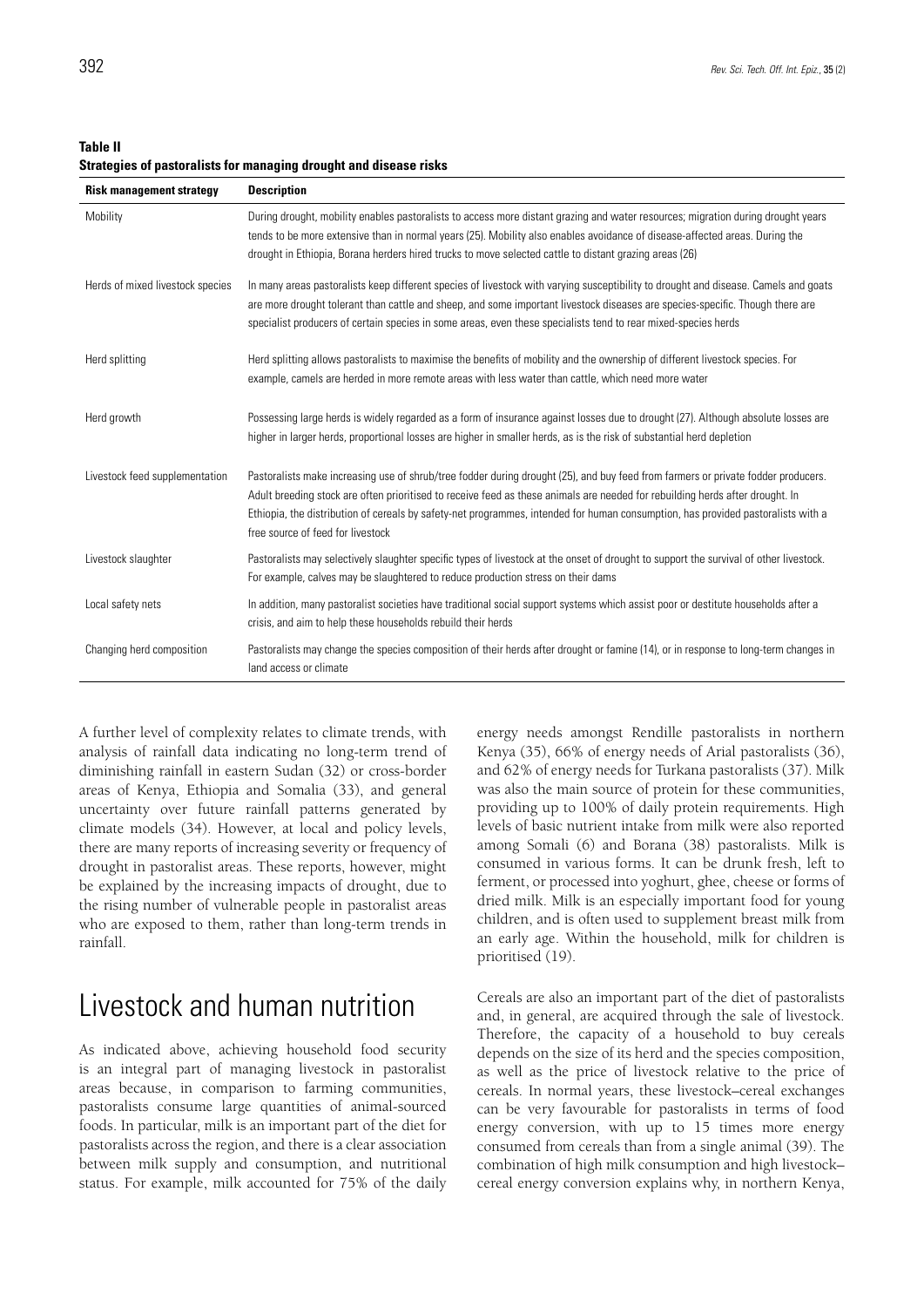### **Table III**

### **Livestock assets owned by pastoralist households, grouped by wealth**

Compiled from livelihood baseline reports (30, 31)

|                |                | <b>Wealth group</b> |           |                         |                      |
|----------------|----------------|---------------------|-----------|-------------------------|----------------------|
| Zone           | <b>Species</b> | Very<br>poor        | Poor      | <b>Middle</b><br>wealth | <b>Better</b><br>off |
| Fik, Somali    | Sheep/goats    |                     | $30 - 50$ | $60 - 90$               | 150-200              |
| Region         | Cattle         |                     | $4 - 6$   | $5 - 15$                | $10 - 20$            |
| 2004-2005      | Camels         |                     | $4 - 6$   | $25 - 35$               | $45 - 70$            |
| Shinile,       | Sheep/goats    |                     | $30 - 60$ | $70 - 100$              | 130-170              |
| Somali Region  | Cattle         |                     | $3 - 5$   | $8 - 10$                | $15 - 25$            |
| 2004-2005      | Camels         |                     | $3 - 5$   | $10 - 16$               | $20 - 40$            |
| Hawd, Somali   | Sheep/goats    |                     | $65 - 85$ | 115-165                 | 150-235              |
| Region         | Cattle         |                     | $9 - 13$  | $45 - 60$               | $85 - 105$           |
| 2004-2005      | Camels         |                     |           |                         |                      |
| Afder, Somali  | Sheep/goats    |                     | $20 - 38$ | $55 - 95$               | $100 - 200$          |
| Region         | Cattle         |                     | $6 - 10$  | $10 - 20$               | $30 - 50$            |
| 2004-2005      | Camels         |                     | $3 - 5$   | $30 - 40$               | $60 - 80$            |
| Teltele, Dilo, | Sheep/goats    | $7 - 9$             | $12 - 14$ | $75 - 95$               | 150-190              |
| Dier, Borana   | Cattle         | $0 - 4$             | $5 - 8$   | $65 - 85$               | 130-170              |
| 2006-2007      | Camels         |                     |           | 5                       | 10                   |
| Moyale, Borana | Sheep/goats    | $1 - 3$             | $4 - 8$   | $17 - 29$               | $35 - 47$            |
| 2006-2007      | Cattle         | $1 - 3$             | $5 - 7$   | $15 - 25$               | $35 - 45$            |
|                | Camels         |                     | $0 - 2$   | $6 - 8$                 | $15 - 20$            |
| Borana-Guji,   | Sheep/goats    | $3 - 5$             | $7 - 10$  | $20 - 30$               | $40 - 60$            |
| Borana         | Cattle         | $5 - 7$             | $8 - 10$  | $60 - 80$               | 110-130              |
| 2006-2007      | Camels         |                     |           | $5 - 7$                 | $10 - 15$            |

mobile pastoralist children have been reported to have higher nutritional status than sedentary children (40).

The main flaw in the use of livestock as a direct or indirect source of food in pastoralist areas is high rainfall variability and drought. In normal years, milk supply is seasonal and, by the end of a long dry season, very little if any animal milk is available. This is a particular risk in terms of child nutrition, because children consume relatively more milk than adults. Even though cereals may be available, for young children cereals are not easily digested unless they are mixed with milk into porridge or similar foods (19). These conditions worsen during drought, with a complete cessation of animal milk supply, declining livestock prices and rising cereal prices. Historically, these aspects of food supply partly explain high levels of human malnutrition during the dry season and drought in pastoralist areas, but especially high levels of acute malnutrition in children. In addition, as malnourished households congregate around water points or feeding centres during drought, there is an increased risk of disease outbreaks, and diseases such as measles and cholera are more severe in children. For these reasons, human mortality is high in pastoralist areas during drought, and mortality among children can be extraordinarily high. For example, an infant mortality rate of 615/1,000 was reported among Issa pastoralists during famine in Ethiopia in 1974 (41), and during famine in Karamoja, Uganda, in 1980, infant mortality increased by a factor of 10, relative to baseline figures, and 21% of the population died (42).

Since the 1970s, various, large-scale pastoral development projects in the region have aimed to improve food security through a range of interventions, including livestock development, drought management, and livelihood diversification, among others. However, high levels of chronic and acute child malnutrition are still evident in pastoralist areas across the region. In the Afar Region of Ethiopia in 2013, chronic malnutrition (stunting) in children under five was reported at 67.8%, and GAM at 12.8% (43) – higher than the WHO cut-off point for emergencies. In northern Kenya, the government Hunger Safety Net Programme reported levels of moderate and severe stunting in children under five at 31.5% and 15.1%, respectively, and moderate and severe wasting at 17.3% and 3.5%, respectively, in households not receiving regular cash transfers (44). Even in households receiving regular cash transfers from the programme, moderate wasting was 23.1% and severe wasting was 6.2%.

# Trade in livestock and livestock products – domestic, regional, international

Despite droughts, conflicts and weak governance across many pastoralist areas of the region, these areas supply large volumes of livestock to domestic, regional and export markets, as well as milk and other products to local markets. In Kenya, beef accounts for approximately 80% of the domestic red meat market and, of this, approximately 85% is derived from pastoralist areas of Kenya and neighbouring pastoralist areas of Somalia, Ethiopia and Tanzania. In 2009, around 1.8 million cattle from pastoralist areas of Kenya entered domestic markets, and around 633,000 cattle were imported from neighbouring pastoralist areas (45). Assuming an average cattle sale price of US \$322 in 2009 (13), this trade can be valued at approximately US \$783 million. In addition, camels with an estimated value of US \$2.6 million were sold in Kenya in 2009 (45). Over all, Kenya is a net importer of livestock,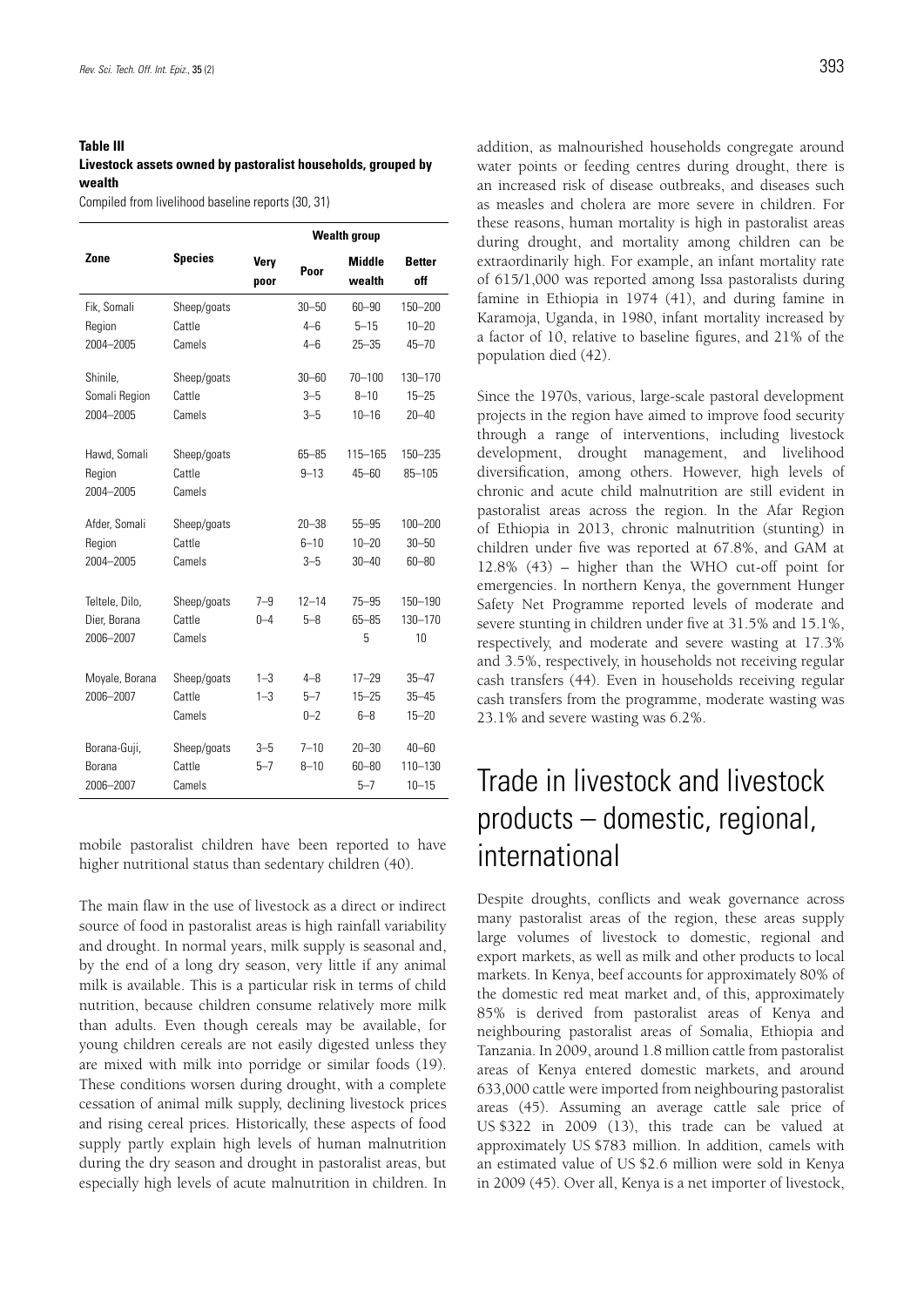especially through southern Somalia and the Garissa market in the east of Kenya (46), and exports of live animals and meat are minor (45). In contrast, pastoralists in Ethiopia and Somalia contribute substantially to both formal domestic and export markets, and informal regional and export markets. Table IV shows formal livestock and meat exports from Ethiopia from 2005 to 2013, with pastoral areas supplying the bulk of these animals. In terms of informal exports, these are partly captured in the livestock export figures from Berbera, Somaliland (Fig. 1), where it is commonly assumed that approximately 60% or more of the animals originate in the neighbouring Somali Region of Ethiopia. Note that these figures from Kenya, Ethiopia and Somalia for 2009 total US \$1.09 billion, and exclude domestic market supply from pastoralist areas in Ethiopia and Somalia. In Sudan, approximately 90% of livestock are owned by pastoralists and, although they dominate the important camel export supply (47), they supply relatively few animals to the main sheep export market (12). However, Sudan's export market represents only about 2% of the domestic livestock market, and pastoralists are major contributors to the latter (12).

### **Table IV**

**Formal live animal and meat exports from Ethiopia, 2005–2013** Source: National Bank of Ethiopia

|         |         | Live animals                 |                  | <b>Meat</b>                  |  |
|---------|---------|------------------------------|------------------|------------------------------|--|
| Year    | Number  | <b>Value (US</b><br>\$1,000) | Amount<br>(tons) | <b>Value (US</b><br>\$1,000) |  |
| 2005/06 | 163,000 | 27,259                       | 7,717            | 15,598                       |  |
| 2006/07 | 234,000 | 36,507                       | 7,917            | 18,448                       |  |
| 2007/08 | 298,000 | 40.865                       | 5,875            | 15,471                       |  |
| 2008/09 | 150,000 | 77.350                       | 6,400            | 24.480                       |  |
| 2009/10 | 334,000 | 91,000                       | 10.000           | 34,000                       |  |
| 2010/11 | 472.041 | 148.000                      | 16.877           | 63.200                       |  |
| 2011/12 | 800.000 | 207,100                      | 17,800           | 78.800                       |  |
| 2012/13 | 680,000 | 150,000                      | 16,500           | 68,000                       |  |

While it can be very difficult to obtain accurate livestock marketing data in the region, especially for informal trade, the figures above directly contradict the view of pastoralists as universally market averse and, in a general sense, support the data in Table II. Furthermore, there are many examples of pastoralists responding to new market opportunities. The expansion of the Somali livestock export trade from the 1970s was a response to increasing demands for meat in the Gulf States (7), and, in Somalia's Bay Region, pastoralists responded by changing the species composition of their herds (48). Also in the 1970s, an extensive commercialised camel-milk chain evolved to supply Mogadishu, supplying



**Fig. 1**

**Live animal exports from Berbera, Somaliland, 2008–2014** The main importing countries were Oman, Qatar, Saudi Arabia, Yemen, Egypt and Bahrain

Source: Somaliland Chamber of Commerce (www.somalilandchamber.com)

up to 5,000 litres of milk daily from pastoralist herds up to 150 km from the capital (49). More recently, a comparable but smaller-scale operation has been developed to supply camel milk to Gode town in Ethiopia (50).

Pastoralists in Kenya and Ethiopia also responded to new opportunities to market camels, due to a growing demand for camels in the Middle East and Egypt (51). In Ethiopia, a similar trend has emerged with increasing sales of camels from lowland to highland areas (52). Some camels are being retained by highland farmers as draught animals and others are being moved through northern Ethiopia to markets in Sudan (52).

Emerging livestock marketing trends in Borana, southern Ethiopia, also indicate a major shift in the direction of the flow of trade herds. The growing demand for Boran cattle, sheep, goats and camels by traders and exporters in Ethiopia is redirecting the flow towards the centre of the country, for subsequent export. Nearly all the animal feedlots (now numbering over 200 in central parts of the country) source their supplies from Borana and, to some extent, from the lowlands of Bale. More than half of the million sheep and goats slaughtered for chilled meat exports in Ethiopia in 2009–2010 were sourced from Borana (53).

These examples show a wide range of market responses by pastoralists in the region and, notably, most of these responses occurred in the absence of aid or government projects. It is also notable that women have played a major role in the marketing of livestock and milk. The large camelmilk supply chain to Mogadishu in Somalia was controlled by women (49), and, traditionally, women often managed the production and marketing of small ruminants (54).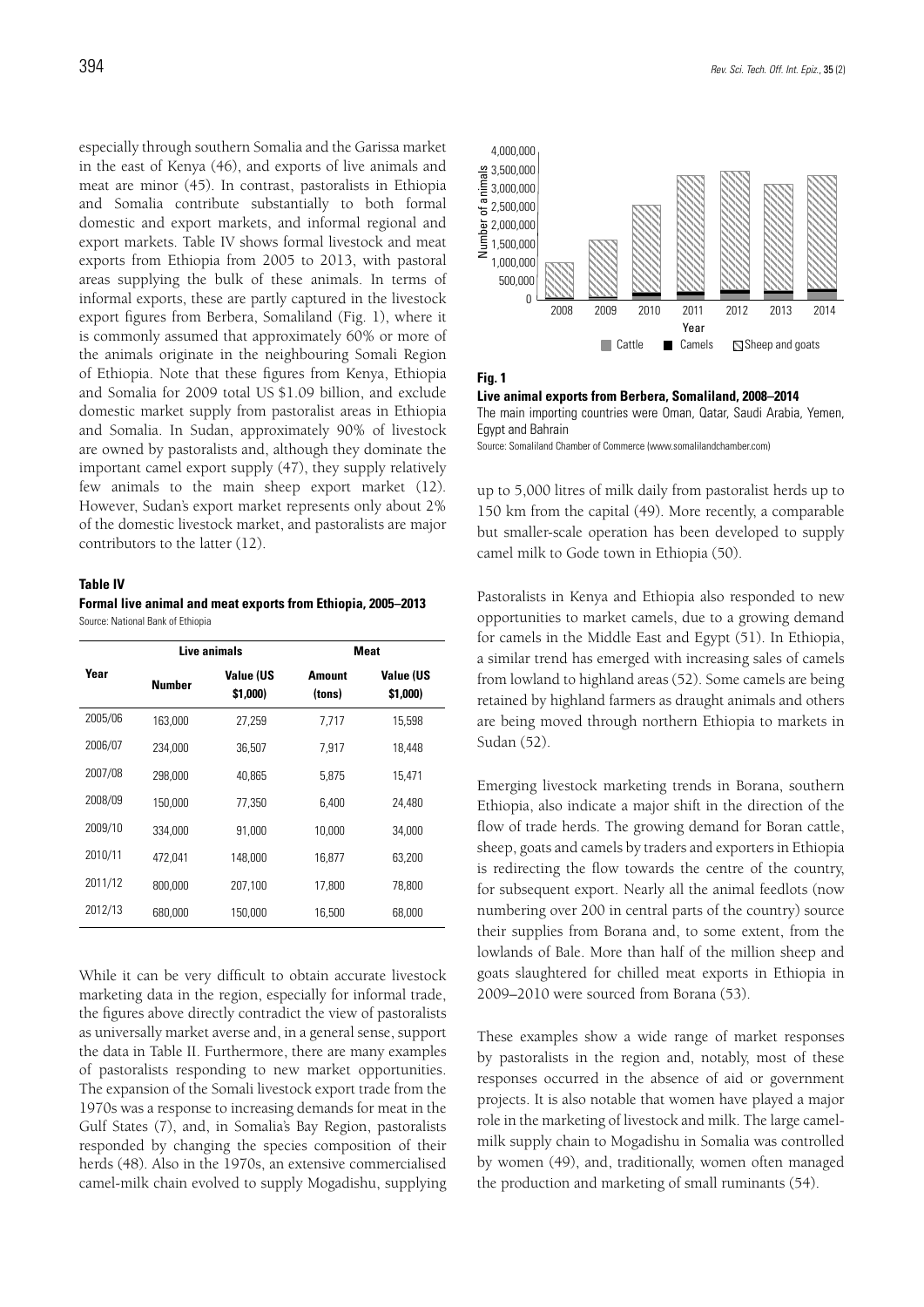# Futures of pastoralism

The previous sections illustrate some potentially confusing and contradictory pathways, and multiple possible futures of pastoralism. In terms of macro-level economic growth, certain areas are performing well and are major contributors of livestock to local and international markets. At the same time, food insecurity and malnutrition are persistent problems, and increasing numbers of people are leaving pastoralism, either by choice or due to declining herd sizes and, in some areas, influenced by government policies, which favour sedentarisation over pastoralism. These apparently contradictory trends can be explained by a mix of drivers, including: the basic economics of pastoral production, changing market demand and access, increasing land pressures, changing ecological conditions and human population growth (55, 56, 57).

The relative importance of these different factors driving change varies by location, but growing market engagement and the commercialisation of pastoral systems lead to important changes, such as increasing socio-economic differentiation, changing gender roles, and displacement of some from the pastoral economy. A good example is Central Somalia, where a distinct new phase of market-orientation started in the 1970s in response to demands for meat in the Arabian Peninsula (46). To illustrate the extent of the Somali livestock exports at this time, a year after a severe drought in 1974–1975, Somalia still exported animals valued at one-sixth of the world's total livestock exports. In the 1980s, however, owners of smaller herds were displaced from the pastoral system because they did not have enough surplus animals to sell (6). Similarly, on the Borana plateau of Ethiopia, commercialisation was associated with increasing disparities in wealth and the 'pauperisation' of some pastoralist households (8).

The emergence of commercial pastoral production enables wealthier herders to remain in the system while excluding poorer herders with smaller herds. For example, with increasing wealth and influence, there is a clear practice of commercialised herd owners taking private control of hitherto communal rangelands and water (20, 58, 59). This private control of key resources provides benefits to specific users, but it also excludes access to other users; or at least offers access only to those who can pay for pasture or water. Commercialisation can also undermine intra-community social support systems because commercial herd owners no longer need to rely on these systems for assistance and feel less obliged to contribute to them (53). Therefore, various aspects of commercialisation benefit wealthier herders while also reinforcing poverty traps for poorer herders. A further impact of commercialisation is that men take over the control of livestock which were previously managed and marketed by women, as described in Maasai areas of Kenya (60) and Central Somalia (53).

Typically, pastoralists aim to keep larger herds as an insurance against drought, and poorer households with smaller herds experience relatively higher livestock losses during drought. For example, between 1980 and 1997 in southern Ethiopia, drought-related livestock losses were 60% in poor households but only 25% in middle-wealth and wealthy households (23). Although absolute losses may be higher in larger/wealthier herds, the proportional losses are higher in smaller herds, as is the risk of these herders being pushed out of the pastoral system (27). While drought risks have always been a primary concern for pastoralism, in a context of declining access to pasture and water, rising human population growth, and less responsive traditional social support systems, poorer households are at greater risk of herd loss.

Over time, these factors lead to diverging pathways for the more wealthy and poorer pastoral households – and further differences between men and women, as well as between younger and older people – and the co-existence of strong livestock marketing activity with high levels of poverty and destitution. Different individuals and groups have varying abilities or capacities to deal effectively with shocks and stressors. In other words, they have differing levels of resilience, which is a requirement for attaining other measures of well-being, such as nutrition, and food and health security (61). Commercial pastoral producers who are strongly linked to markets, with large herds and flocks, will be influenced by drought and climate change, but will be more immediately affected by price shocks and changing market conditions.

In non-drought years, livestock disease is often the main cause of losses in pastoralist herds (24, 57), but with proportionally higher losses in poorer/smaller herds. Mortality due to disease was averaged at 11.4% annually in pastoralist herds in Ethiopia in 2009, and these losses were valued at US \$798 million or considerably more than the value of formal live animal and meat exports that year (Table IV).

Livestock diseases also have other important impacts, in the form of livestock export bans imposed by importing countries. Examples include bans due to rinderpest (now eradicated) and Rift Valley fever, with relatively greater impacts on wealthier herders who provide most of the animals for export. These bans have affected both the formal and informal livestock export trade from the region (10). Other diseases, such as foot and mouth disease, also affect the formal livestock and meat trade, although appear not to affect the more substantial informal trade in live animals from the Horn to the Gulf States.

Examples of the diverging pathways of different types of pastoralism are shown in Fig. 2, for the Somali Region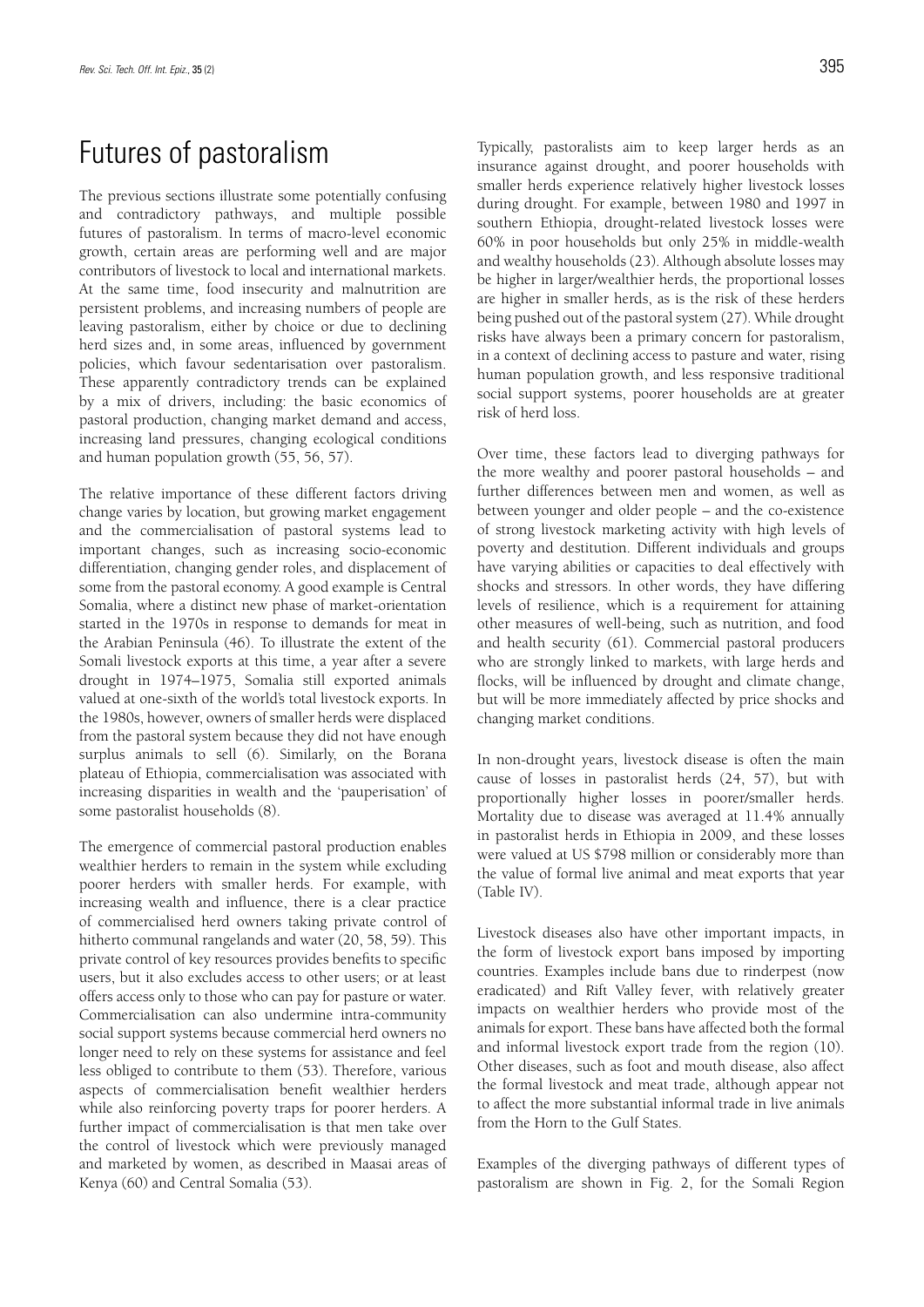of Ethiopia, and Fig. 3, for the adjacent Afar Region. The diagrams use a simple framework that has four main livelihood pathways: pursuing traditional mobile pastoralism; engaging in export trade and commercialisation; adding value to livestock and diversifying; and leaving pastoralism and seeking alternative livelihoods (62). The

extent to which different pastoralist households move towards the main four livelihood pathways in a given area largely depends on their access to pasture and water resources (the upper and lower limits of the diagram), and their market access (the left and right limits of the diagram). Socio-economic differentiation within pastoral systems,



### **Fig. 2**

**Diverging pathways for pastoralist livelihoods over time, Somali Region, Ethiopia**

The size of the spheres represents numbers of people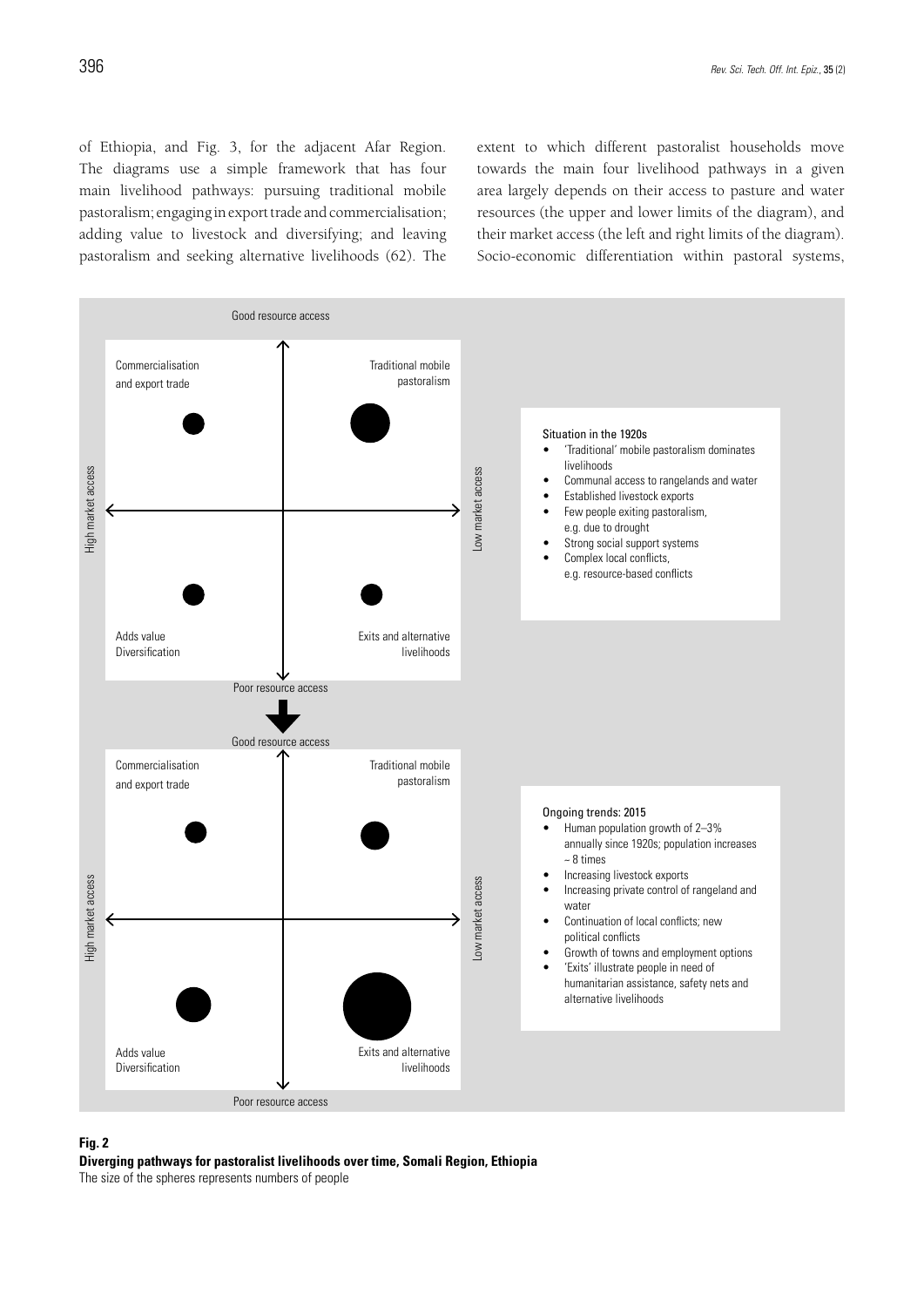and the increased significance of wealth in determining access to key resources, means that individuals and groups follow diverging pathways. Furthermore, these economic transitions occur in a wider context of human population growth of 2% to 3% annually, equivalent to a doubling of population every 30 years or so.

Looking back to the 1920s, the Somali Region of Ethiopia was largely an area of 'traditional pastoralism', but with some livestock exports through Somaliland, as well as sales of animals and milk to local markets (Fig. 2). As is the case today, drought was a major concern. Moving forwards nearly 100 years, the human population has



### **Fig. 3**

**Diverging pathways for pastoralist livelihoods over time: Afar Region, Ethiopia**

The size of the spheres represents numbers of people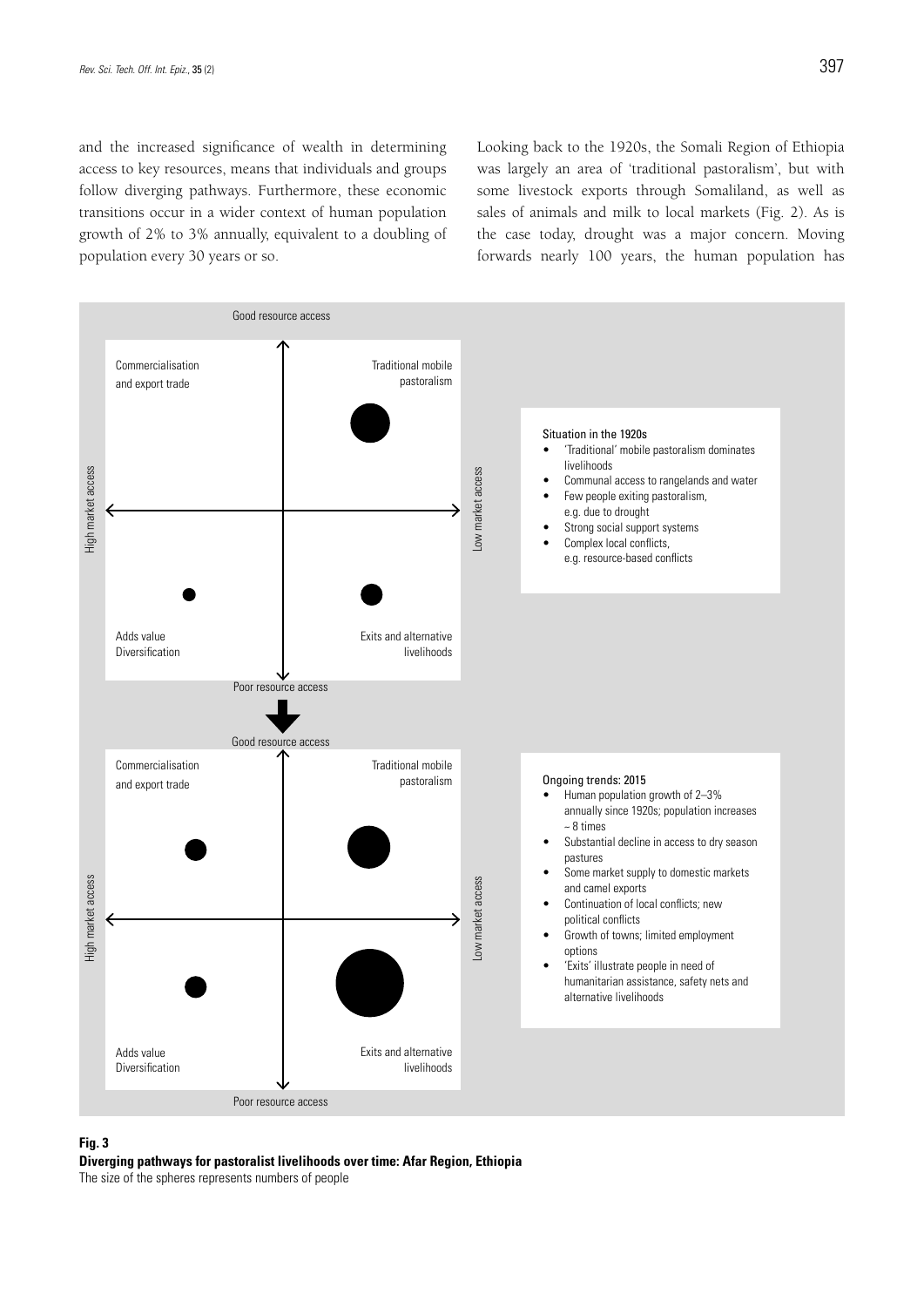increased approximately eight-fold, and there has been a marked increase in both livestock exports and the supply of livestock and milk to growing towns in the region. As some pastoralists settle in towns, diversified livelihoods become more important, including work related to livestock marketing and milk processing. The main suppliers of these markets are wealthier herders who, over time, secure private control of key grazing resources and water points, while also investing in property and businesses in towns. Therefore, livestock production and marketing continue to provide very substantial economic benefits in these areas, including support to various types of added value and livelihood diversification. However, these changes, together with recurrent drought, lead to a gradual transfer of livestock from smaller to larger herds and increasing numbers of poorer herders being forced out of pastoralism. More commercialised forms of pastoralism survive, drawing on both mobility and the use of private grazing enclosures and water. More recently, 1.6 million people were targeted for regular food transfers under the Ethiopian government's safety net programme, representing approximately 36% of the population.

In the 1920s, the adjacent Afar Region of Ethiopia (Fig. 3) was very similar to Somali Region in terms of pastoralist livelihoods, but with less involvement in livestock exports. However, during the next 95 years, Afar Region became characterised by substantial losses of communal grazing areas along the Awash River, due to dams for hydroelectric power, and large-scale irrigated cotton and sugar schemes (15, 63). Unlike Somali Region, where pasture and water started to fall under the private control of other Somalis, in Afar the decline in land access was mainly due to external appropriation of land, supported by central government. In addition, in the 1970s an invasive plant, *Prosopis juliflora*, was introduced into the region, reportedly by the Ministry of Agriculture, and large areas of grazing land became thick bush that could not be used by livestock (64). By 2008, an area of 700,000 hectares had been affected, equivalent to 15% of the region's productive land. While Afar pastoralists continued to sell livestock at local markets, commercialisation related to livestock exports did not occur. In 2015, the government of Ethiopia aimed to target approximately 560,000 people in Afar under its safety net programme: equivalent to 40% of the population.

In both Somali and Afar Regions of Ethiopia, the extensive nature of the government safety net programme indicates that many former pastoralists in these areas have yet to find an alternative livelihood, independent of external assistance. Apart from livestock production, there are typically limited economic opportunities in pastoralist areas, despite the growth of small towns and some crop production in riverine and higher rainfall areas. In other parts of the world, trends such as commercialisation and population growth among pastoralists have been accompanied by substantial outmigration, and these trends are well described in parts of North Africa and the Middle East (65, 66). There is a risk that safety net programmes in the Horn of Africa may assume that substantial long-term, non-livestock economic opportunities will become available in pastoralist areas, whereas this seems not to be the case.

# **Conclusions**

This paper has explained how pastoralism may offer different futures for different pastoralists in the Horn of Africa, but is still central to livelihoods in the region. In some areas, commercialised forms of pastoralism have evolved over decades and pastoralists are major suppliers of livestock to domestic and export markets. This trend is likely to continue as demands for meat increase in the Arabian Peninsula and in domestic urban markets in the Horn. However, commercialisation is also associated with increasing private control of pasture and water which, when coupled with human population growth and recurrent drought, limits the future of poorer pastoralists. In other areas, reduced access to rangeland takes various forms, e.g. pastoralists are prevented from accessing land because of conflict and wildlife conservation, encroachment upon land by farmers, and land allocations for mechanised irrigation schemes and hydroelectric schemes. When combined with limited market access, population growth, and drought, the outcome is a continuation of subsistence pastoralism for some, but increasing destitution for others.

Pastoralism, including more commercialised types of pastoralism, will continue to dominate the economies of dryland areas of the Horn of Africa, and has proven to be a remarkably robust and adaptable form of livestock production. However, although livestock commercialisation and the growth of towns in pastoralist areas provide new employment and income-generating opportunities, there are still many people seeking alternative livelihoods. The most challenging questions are how to support alternative livelihoods, food security and nutrition for people moving out of direct involvement in pastoral production, while seeking ways in which more people can benefit from increasingly market-orientated pastoral systems through employment and other economic opportunities in pastoral regions.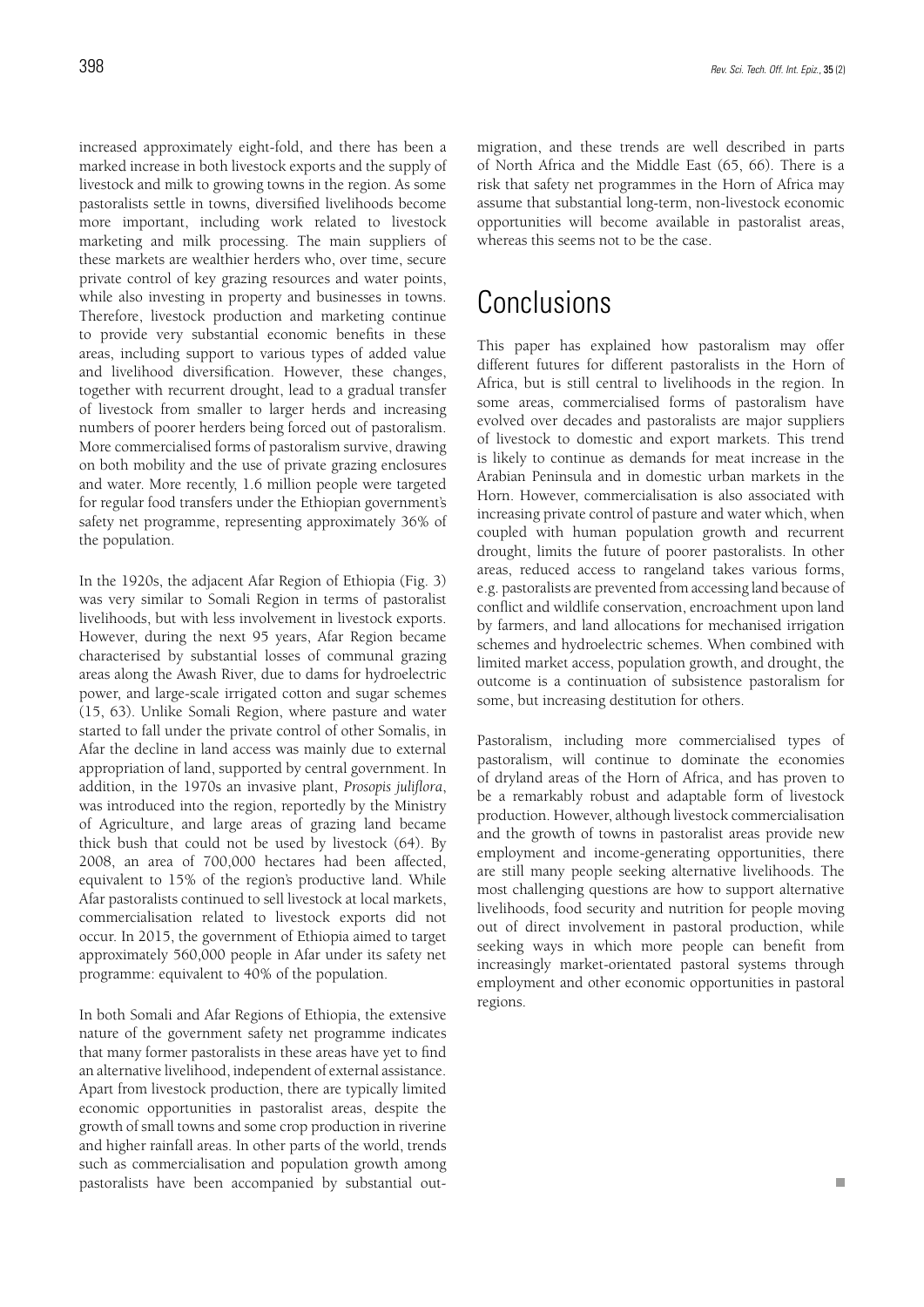A. Catley, J. Lind & I. Scoones

### **Résumé**

Cet article consacré au pastoralisme dans la Corne de l'Afrique au regard de ses principales caractéristiques socio-économiques décrit les utilisations du bétail nomade pour générer des revenus et produire des aliments destinés à la consommation humaine. Les auteurs analysent également les tendances à long terme des régions d'élevage pastoral, qui apparaissent à première vue comme étant contradictoires. La première tendance observée dans cette région a trait à la croissance d'un commerce important d'animaux et de viandes destiné aux marchés nationaux et d'exportation, sous l'impulsion conjointe de l'offre émanant des zones d'élevage pastoral et de la demande tant locale qu'internationale. Cette tendance démontre l'existence dans les zones d'élevage pastoral de capacités de production et commerciales robustes et adaptables, en dépit des épisodes récurrents de sécheresse, des conflits sociaux et d'une gouvernance déficiente. En revanche, la deuxième tendance révèle une aggravation croissante de la pauvreté et de la précarité dans les zones d'élevage pastoral, accompagnées d'une malnutrition importante et persistante dans les populations humaines. La coexistence d'une croissance économique et d'une plus grande pauvreté dans des zones à dominante exportatrice s'explique par la croissance démographique, par les sécheresses et par la mainmise des producteurs les plus riches sur les terres de pâture et sur l'eau. Ces facteurs cumulés détournent du pastoralisme les éleveurs les plus pauvres. Dans les régions à vocation exportatrice moins prononcée, le déclin de l'accès aux pâturages prend d'autres formes clairement identifiables, par exemple l'appropriation des terres en vue de leur exploitation mécanisée, la production d'énergie hydraulique ou l'extension de la brousse. Ces changements s'ajoutant à la croissance démographique et à la sécheresse rendent le pastoralisme beaucoup moins attractif pour les individus. Certes, le pastoralisme restera la principale activité économique des régions étudiées mais en même temps, de plus en plus de gens vont s'orienter vers d'autres moyens de subsistance.

### **Mots-clés**

Commercialisation – Économie – Humanitaire – Marché – Nutrition – Pastoralisme – Sécheresse.

ш

### **Porvenir del pastoreo en el Cuerno de África: sendas de crecimiento y cambio**

A. Catley, J. Lind & I. Scoones

### **Resumen**

Los autores pasan revista al pastoreo en la región del Cuerno de África, haciendo referencia a sus fundamentos socioeconómicos y a la producción de ganado móvil como medio de generar ingresos y alimentos para el consumo humano. Además, señalan la existencia de tendencias a largo plazo en las zonas de pastoreo que,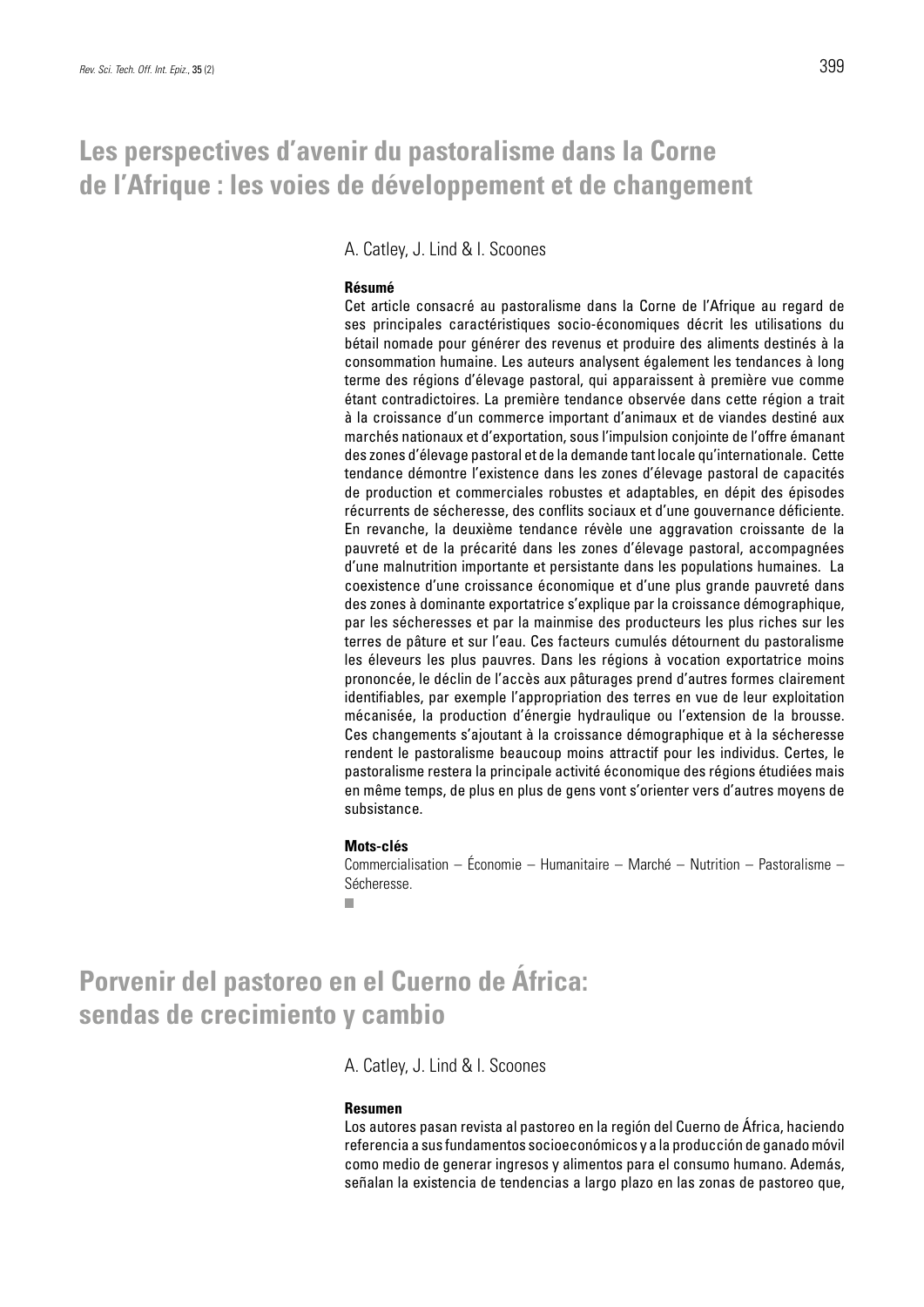a primera vista, parecen contradictorias. La primera es el auge de un comercio nacional o exportador de ganado y carne de considerables dimensiones en toda la región, impulsado básicamente por los suministros procedentes de las zonas de pastoreo y por la demanda local e internacional. Esta tendencia pone de manifiesto procesos robustos y flexibles de producción y comercialización de ganado en las zonas pastorales, pese a la recurrencia de sequías y conflictos y a la mala gestión de los asuntos públicos. La segunda tendencia, en acusado contraste, pone de manifiesto niveles crecientes de pobreza e indigencia en las zonas de pastoreo y niveles constantemente elevados de malnutrición humana. La concurrencia de crecimiento económico y pobreza en aumento en zonas eminentemente exportadoras se explica por el crecimiento de la población humana, las sequías y el control privado de los pastos y el agua que ejercen los ganaderos más pudientes. Todos estos factores se combinan para expulsar del pastoreo a los productores pobres. En zonas menos orientadas hacia el mercado aparecen a menudo otras causas de acceso decreciente a la tierra, como la apropiación de suelo para la producción agrícola mecanizada, la instalación de centrales hidroeléctricas o el avance de la maleza. Estos cambios, sumados al crecimiento demográfico y a la sequía, también inducen a las personas a dejar el pastoreo. Y aunque este seguirá siendo la principal actividad económica en todas las zonas, cada vez hay más gente que busca otras formas de ganarse la vida.

#### **Palabras clave**

Comercialización – Economía – Humanitario – Mercado – Nutrición – Pastoreo – Sequía. $\blacksquare$ 

### References

- 1. African Union (2010). Policy framework for pastoralism in Africa. African Union Commission, Addis Ababa. Available at: rea.au.int/en/sites/default/files/Policy%20Framework%20 for%20Pastoralism.pdf (accessed in August 2015).
- 2. Broch-Due V. & Storas F. (1983). The fields of the foe – factors constraining agricultural output and farmers capacity for participation: a socio-anthropological case study of household economy among the inhabitants on Katilu Irrigation Scheme, Turkana, Kenya. Report of a Norwegian Agency for Development Cooperation (NORAD) Consultancy Team. University of Bergen, Norway.
- 3. Hogg R. (1987). Settlement, pastoralism and the commons: the ideology and practice of irrigation development in northern Kenya. *In* Conservation in Africa: people, policies and practice (D. Anderson & R. Grove, eds). Cambridge University Press, Cambridge.
- 4. Behnke R.H. & Scoones I. (1992). Rethinking range ecology: implications for rangeland management in Africa. Environment Working Paper 53/Drylands Issue Paper E33. World Bank, Washington DC & International Institute for Environment and Development, London, 33 pp.
- 5. Scoones I. (ed.) (1995). Living with uncertainty: new directions in pastoral development in Africa. Intermediate Technology Publications, London, 210 pp. doi:10.3362/9781780445335.
- 6. Abdullahi A.M. (1993). Economic evaluation of pastoral production systems in Africa: an analysis of pastoral farming households in Central Somalia. *In* Pastoral production in Central Somalia (M.P.O. Baumann, J. Janzen & H.J. Schwartz, eds). Deutsche Gessellshcaft fur Technische Zusammenarbeit (GTZ) GmbH, Eschborn, Germany, 129–148.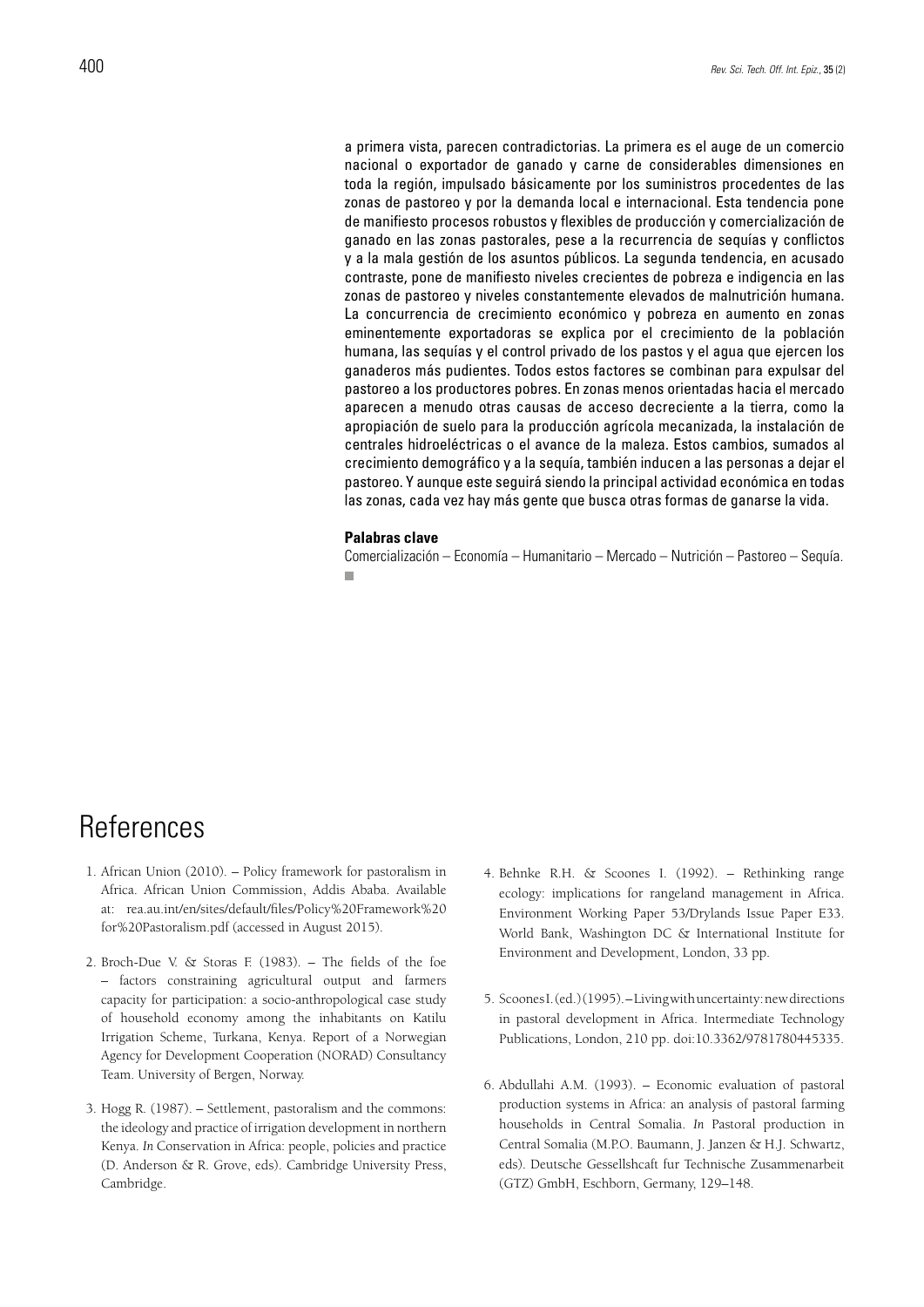- 7. Reusse E. (1982). Somalia's nomadic livestock economy: its response to profitable export opportunity. *World Anim. Rev*., **43**, 2–11.
- 8. Coppock D. (ed.) (1994). The Borana plateau of southern Ethiopia: synthesis of pastoral research, development and change, 1980–1991. International Livestock Center for Africa, Addis Ababa, 393 pp. Available at: www.fao.org/Wairdocs/ ILRI/x5461E/x5461E00.htm (accessed in August 2015).
- 9. Bekure S., de Leeuw P.N., Grandin B.E. & Neate P.J.H. (eds) (1991). – Maasai herding: an analysis of the livestock production system of Maasai pastoralists in eastern Kajiado District, Kenya. ILCA Systems Study 4. International Livestock Centre for Africa (ILCA), Addis Ababa, 172 pp. Available at: www.fao.org/Wairdocs/ILRI/x5552E/x5552E00.htm (accessed in August 2015).
- 10. Aklilu Y. & Catley A. (2009). Livestock exports from pastoralist areas: an analysis of benefits by wealth group and policy implications. Report for the Intergovernmental Authority for Development and Food and Agriculture Organization of the United Nations. Feinstein International Center, Tufts University, Addis Ababa. Available at: fic.tufts. edu/assets/LivestockExports.pdf (accessed in August 2015).
- 11. Babiker M. (2013). Mobile pastoralism and land grabbing in Sudan. *In* Pastoralism and development in Africa: dynamic change at the margins. (A. Catley, J. Lind & I. Scoones, eds). Routledge, Abingdon & New York, 177–185.
- 12. Krätli S., Hassan El Dirani O., Young H., Mohammed Ahmed S., Mohammed Babiker O., Adam Ismail M., Hassan A. & El Bushra A. (2013). – Standing wealth: pastoralist livestock production and local livelihoods in Sudan. Feinstein International Center, Tufts University, Somerville, Massachusetts & United Nations Environment Programme, Nairobi. Available at: fic.tufts.edu/assets/TUFTS\_1339\_ Standing\_Wealth\_5\_online.pdf (accessed in August 2015).
- 13. Morton J. (1988). The decline of Lahawin pastoralism. *In* Pastoral Development Network Paper 25c. Overseas Development Institute, London.
- 14. Young H., Monium Osman A., Malik Abusin A., Asher M. & Egemi O. (2009). – Livelihoods, power and choice: the vulnerability of the Northern Rizaygat, Darfur, Sudan. Feinstein International Center, Tufts University, Medford, Massachusetts. Available at: fic.tufts.edu/assets/Livelihoods-Power-Choice-2009.pdf (accessed in August 2005).
- 15. Kloos H. (1982). Development, drought and famine in the Awash Valley of Ethiopia. *Afr. Stud. Rev*., **25** (4), 21–48. doi:10.2307/524399.
- 16. Kenya National Bureau of Statistics (2010). The 2009 Kenya Population and Housing Census, Volume C: Population distribution by age, sex and administrative units. Kenya National Bureau of Statistics, Nairobi, 532 pp.
- 17. Sabates-Wheeler R., Lind J. & Hoddinott J. (2013). Implementing social protection in pastoralist areas: how local distribution structures moderate PSNP outcomes in Ethiopia. *World Develop.*, **50** (Issue C), 1–12. doi:10.2139/ ssrn.1997339.
- 18. Anon. (2015). Humanitarian requirements document 2016. Joint Government and Humanitarian Partners Document, Addis Ababa. Available at: reliefweb.int/sites/reliefweb.int/ files/resources/ethiopia\_hrd\_2016.pdf (accessed in December 2015).
- 19. Sadler K., Kerven C., Calo M., Manske M. & Catley A. (2009). – Milk matters: a literature review of pastoralist nutrition and programming responses. Feinstein International Center, Tufts University, Medford, Massachusetts & Save the Children, Addis Ababa. Available at: fic.tufts.edu/assets/Milk-Mattersreview.pdf (accessed in August 2015).
- 20. Devereux S. (2006). Vulnerable livelihoods in Somali Region, Ethiopia. IDS Research Report 57. Institute for Development Studies (IDS), Brighton. Available at: www.ids.ac.uk/files/ Rr57.pdf (accessed in August 2015).
- 21. Barrett C., Bellemare M. & Osterloh S. (2006). Householdlevel livestock marketing behaviour among northern Kenyan and southern Ethiopian pastoralists. *In* Pastoral livestock marketing in Eastern Africa: research and policy challenges (J. McPeak & P. Little, eds). Practical Action Publishing, Rugby, UK, 15–38. doi:10.3362/9781780440323.002.
- 22. Dahl G. & Hjort A. (1979). Pastoral change and the role of drought. SAREC Report No. 2. Swedish Agency for Research Cooperation in Developing Countries (SAREC), Stockholm.
- 23. Desta S. (1999). Diversification of livestock assets for risk management in the Borana pastoral system of southern Ethiopian rangelands. Utah State University, Logan, USA.
- 24. Catley A., Admassu B., Bekele G. & Abebe D. (2014). Livestock mortality in pastoralist herds in Ethiopia during drought and implications for drought response. *Disasters*, **38** (3), 500–516. doi:10.1111/disa.12060.
- 25. Morton J. (2006). Pastoralist coping strategies and emergency livestock market intervention. *In* Pastoral livestock marketing in Eastern Africa: research and policy challenges (J. McPeak & P. Little, eds). Practical Action Publishing, Rugby, UK, 227– 246. doi:10.3362/9781780440323.013.
- 26. Abebe D., Cullis A., Catley A., Aklilu Y., Mekonnen G. & Ghebrechirstos Y. (2008). – Livelihoods impact and benefitcost estimation of a commercial de-stocking relief intervention in Moyale district, southern Ethiopia. *Disasters*, **32** (2), 167– 189. doi:10.1111/j.1467-7717.2007.01034.x.
- 27. Lybbert T.J., Barrett C.B., Desta S. & Layne Coppock D. (2004). – Stochastic wealth dynamics and risk management among a poor population. *Econom. J.*, **114**, 750–777. doi:10.1111/ j.1468-0297.2004.00242.x.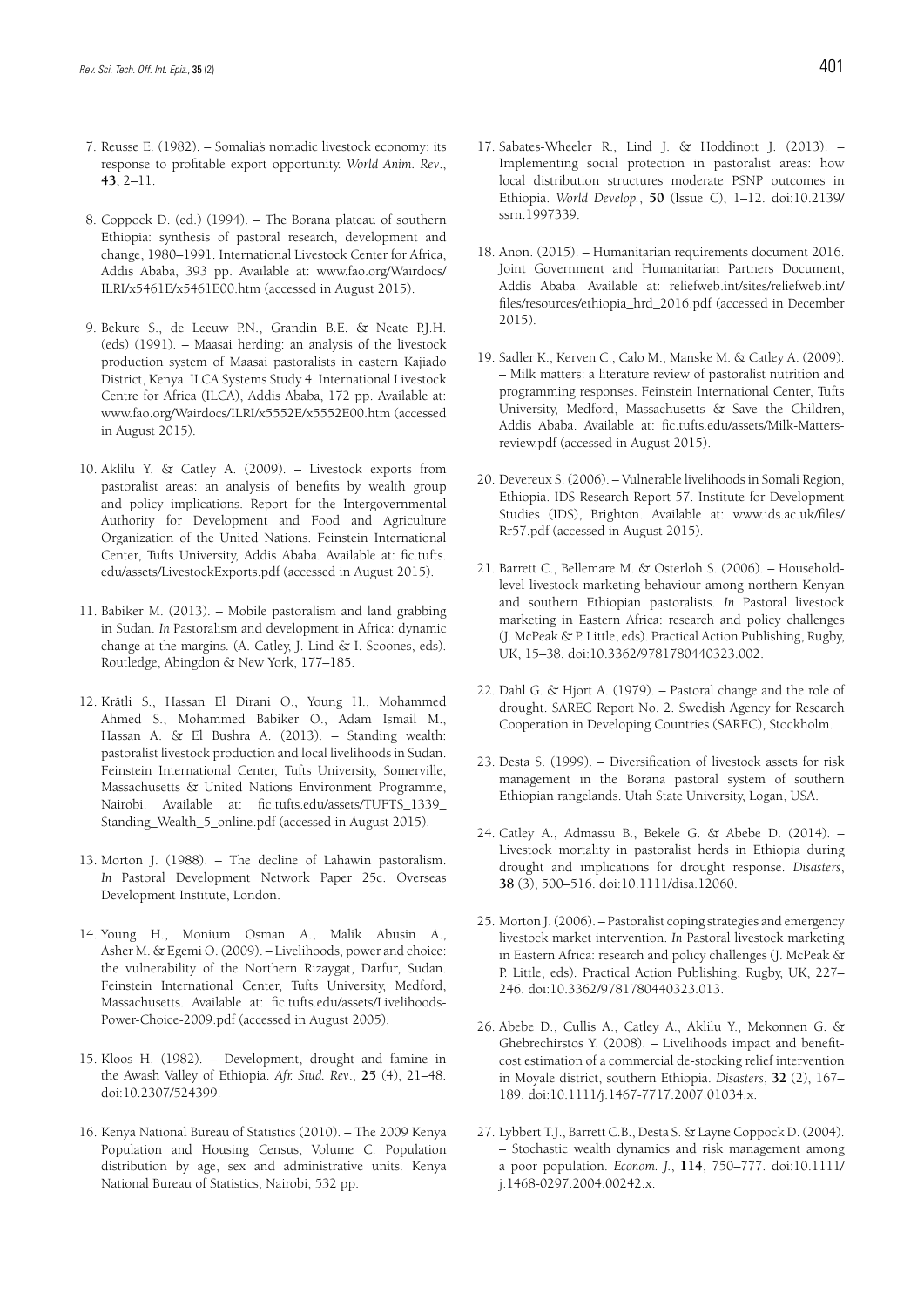- 28. Tache B. & Sjaastad E. (2010). Pastoralists' conceptions of poverty: an analysis of traditional and conventional indicators from Borana, Ethiopia. *World Develop.*, **38** (8), 1168–1178. doi:10.1016/j.worlddev.2010.01.001.
- 29. Dahl G. & Hjort A. (1976). Having herds: pastoral herd growth and household economy. Stockholm Studies in Social Anthropology. Stockholm University Press, Stockholm.
- 30. Livelihoods Integration Unit (Ethiopia) (2008). Livelihoods profile Oromia Region, Ethiopia – southern pastoral and agropastoral livelihood zones. Livelihoods Integration Unit, Addis Ababa.
- 31. Save the Children United Kingdom (2005). Livelihoods baselines, Somali Region. Save the Children UK, Addis Ababa.
- 32. Hermance J.F. (2014). Historical variability of rainfall in the African East Sahel of Sudan: implications for development. Springer Briefs in Earth Sciences, Cham, Heidelberg, New York, Dordrecht, London, 123 pp. doi:10.1007/978-3-319- 00575-1.
- 33. Catley A. & Aklilu Y. (2013). Moving up or moving out? Commercialization, growth and destitution in pastoralist areas. *In* Pastoralism and development in Africa: dynamic change at the margins (A. Catley, J. Lind & I. Scoones, eds). Routledge, Abingdon & New York, 85–97.
- 34. Erickson P., de Leeuw J., Thornton P., Said M., Herrero M. & Notenbaert A. (2013). – Climate change in sub-Saharan Africa: what consequences for pastoralism? *In* Pastoralism and development in Africa: dynamic change at the margins (A. Catley, J. Lind & I. Scoones, eds). Routledge, Abingdon & New York, 71–81.
- 35. Field C.R. & Simkin S.P. (1985). Camel production in Kenya. *In* Significance and prospects of camel pastoralism (S.E. Migot-Adholla, ed.). IDS Occasional Paper No. 45. Institute for Development Studies (IDS), University of Nairobi.
- 36. Fratkin E. (1991). Surviving drought and development: Ariaal pastoralists of northern Kenya. Westview Press, Oxford.
- 37. Galvin K. (1985). Food procurement, diet, activities and nutrition of Ngisonyoko, Turkana pastoralists in an ecological and social context. PhD thesis submitted to the Department of Anthropology, State University of New York, Binghampton, New York.
- 38. Cossins N.J. & Upton M. (1988). The impact of climatic variation on the Borana pastoral system. *Agric. Syst*., **27**, 117– 135. doi:10.1016/0308-521X(88)90025-X.
- 39. Swift J. (1979). West African pastoral production systems. Center for Research on Economic Development, University of Michigan, Ann Arbor, USA. Available at: pdf.usaid.gov/pdf\_ docs/PNAAM592.pdf (accessed in August 2015).
- 40. Nathan M.A., Fratkin E.M. & Roth E.A. (1996). Sedentism and child health among Rendille pastoralists of northern Kenya. *Social Sci. Med*., **43** (4), 503–515. doi:10.1016/0277- 9536(95)00428-9.
- 41. Seaman J., Holt J. & Rivers J. (1978). The effects of drought on human nutrition in an Ethiopian province. *Int. J. Epidemiol*., **7**, 31–40. doi:10.1093/ije/7.1.31.
- 42. Biellik R.J. & Henderson P.L. (1981). Mortality, nutritional status and diet during the famine in Karamoja, Uganda 1980. *Lancet*, **2**, 1330–1333. doi:10.1016/S0140-6736(81)91349-0.
- 43 Fentaw R., Bogale A. & Abebaw D. (2013). Prevalence of child malnutrition in agro-pastoral households in Afar Regional State of Ethiopia. *Nutr. Res. Pract.*, **7** (2), 122–131. doi:10.4162/nrp.2013.7.2.122.
- 44. Oxford Policy Management, Hurrell A. & Sabates-Wheeler R. (2013). – Kenya Hunger Safety Net Programme monitoring and evaluation component. Quantitative Impact Evaluation Final Report: 2009 to 2012. Oxford Policy Management, Oxford. Available at: www.hsnp.or.ke/index.php/component/ content/article?id=68 (accessed in August 2015).
- 45. Behnke R.H. & Muthami D. (2011). The contribution of livestock to the Kenyan economy. IGAD–LPI Working Paper No. 03-11. Intergovernmental Authority for Development (IGAD) – Livestock Policy Initiative (LPI), Djibouti. Available at: cgspace.cgiar.org/bitstream/handle/10568/24972/IGAD\_ LPI\_WP\_03-11.pdf?sequence=1 (accessed in August 2015).
- 46. Little P.D. (2003). Somalia: economy without state. James Currey, Oxford & Indiana University Press, Bloomington, USA, 206 pp.
- 47. Young H., Osman A.M., Aklilu Y., Dale R., Badri B. & Fuddle A.J.A. (2005). – Darfur – livelihoods under siege. Feinstein International Center, Tufts University, Medford, Massachusetts. Available at: fic.tufts.edu/assets/Young-Darfur-Livelihoods-Under-Seige.pdf (accessed in August 2005).
- 48. Al-Najim M.N. (1991). Changes in the species composition of pastoral herds in the Bay region of Somalia. Pastoral Development Network Paper 31b. Overseas Development Institute, London.
- 49. Herren U.J. (1990). The commercial sale of camel milk from pastoral herds in the Mogadishu hinterland, Somalia. Pastoral Development Network Paper 30a. Overseas Development Institute, London.
- 50. Abdullahi A., Mohammed S. & Eid A. (2013). Town camels and milk villages: the growth of camel milk marketing in the Somali Region of Ethiopia. *In* Pastoralism and development in Africa: dynamic change at the margins (A. Catley, J. Lind & I. Scoones, eds). Routledge, Abingdon & New York, 119–127.